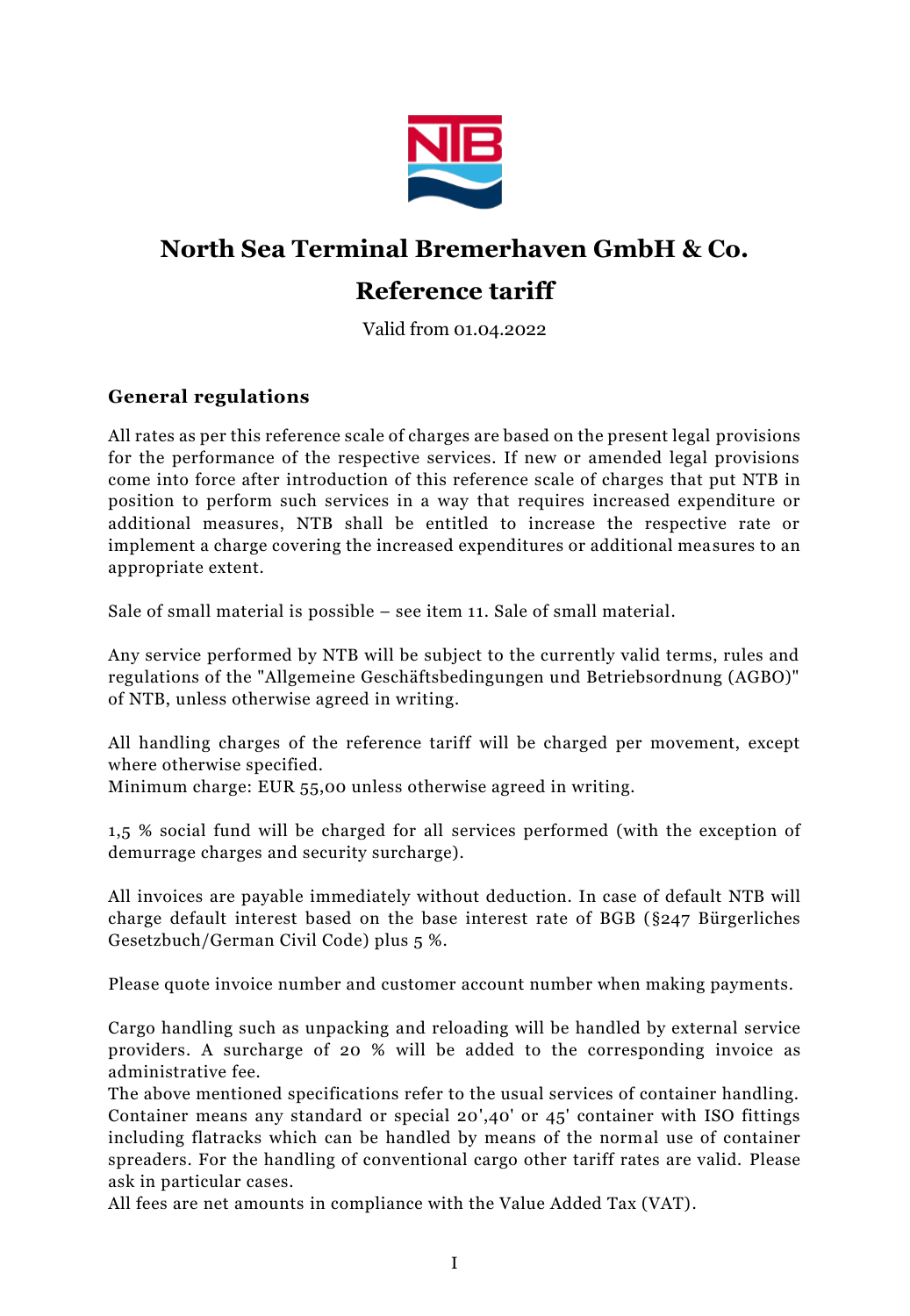

# <span id="page-1-0"></span>Index

| 5.  |  |
|-----|--|
|     |  |
|     |  |
|     |  |
| 9.  |  |
| 10. |  |
| 11. |  |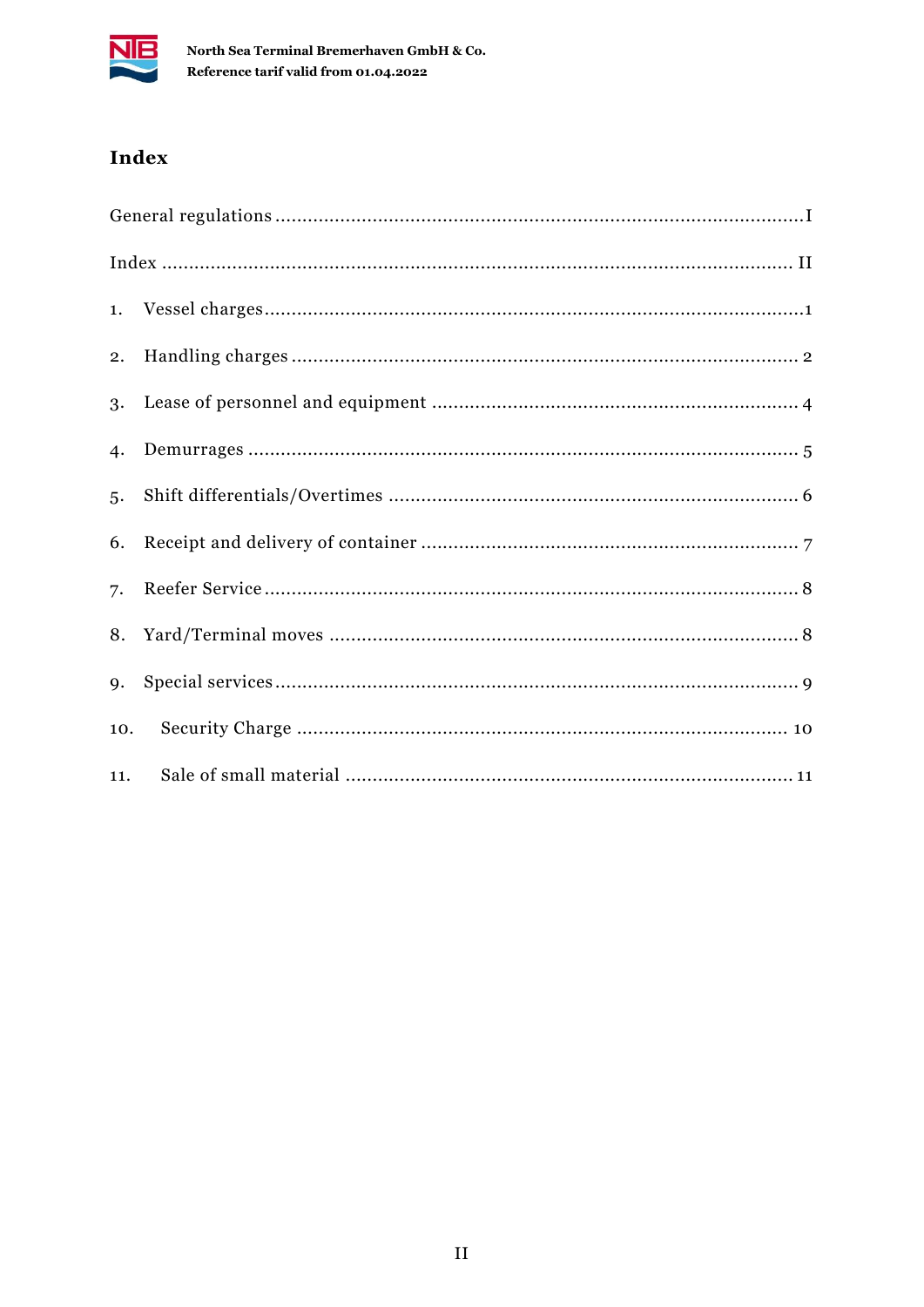

### <span id="page-2-0"></span>**1. Vessel charges**

For the use of NTB`s handling facilities tonnage dues and quay dues will be charged per vessel call.

The calculation of tonnage dues is based on the gross tonnage (BRZ) of the vessel and the time of the port stay. The fees shall be paid by the shipping company or its agency.

### **1.1. Tonnage dues**

The tonnage dues arise for every vessel call and are calculated on the basis of the gross tonnage (BRZ) of the ship concerned and is multiplied by the gross tonnage:

First 24 hours of vessel call **BRZ** x 0,50 EUR thereafter for each started 12 hours  $B R Z x 0,50$  EUR x  $0,5$ 

### **1.2. Quay dues**

Quay dues are to be paid by the ship during the course of handling for loading and discharging of cargo:

Overseas vessels 9,25 EUR/1.000 kg

Vessels involved in traffic with European ports (German coastal traffic inbound and outbound) and within inland waterway transport (barges) inbound and outbound 5,31 EUR/1.000 kg

Quay Dues are also billed for cargo handled:

- from quay to barge/vessel or
- from quay to barge/vessel via floating crane
- from barge/vessel to quay or
- from barge/vessel to quay via floating crane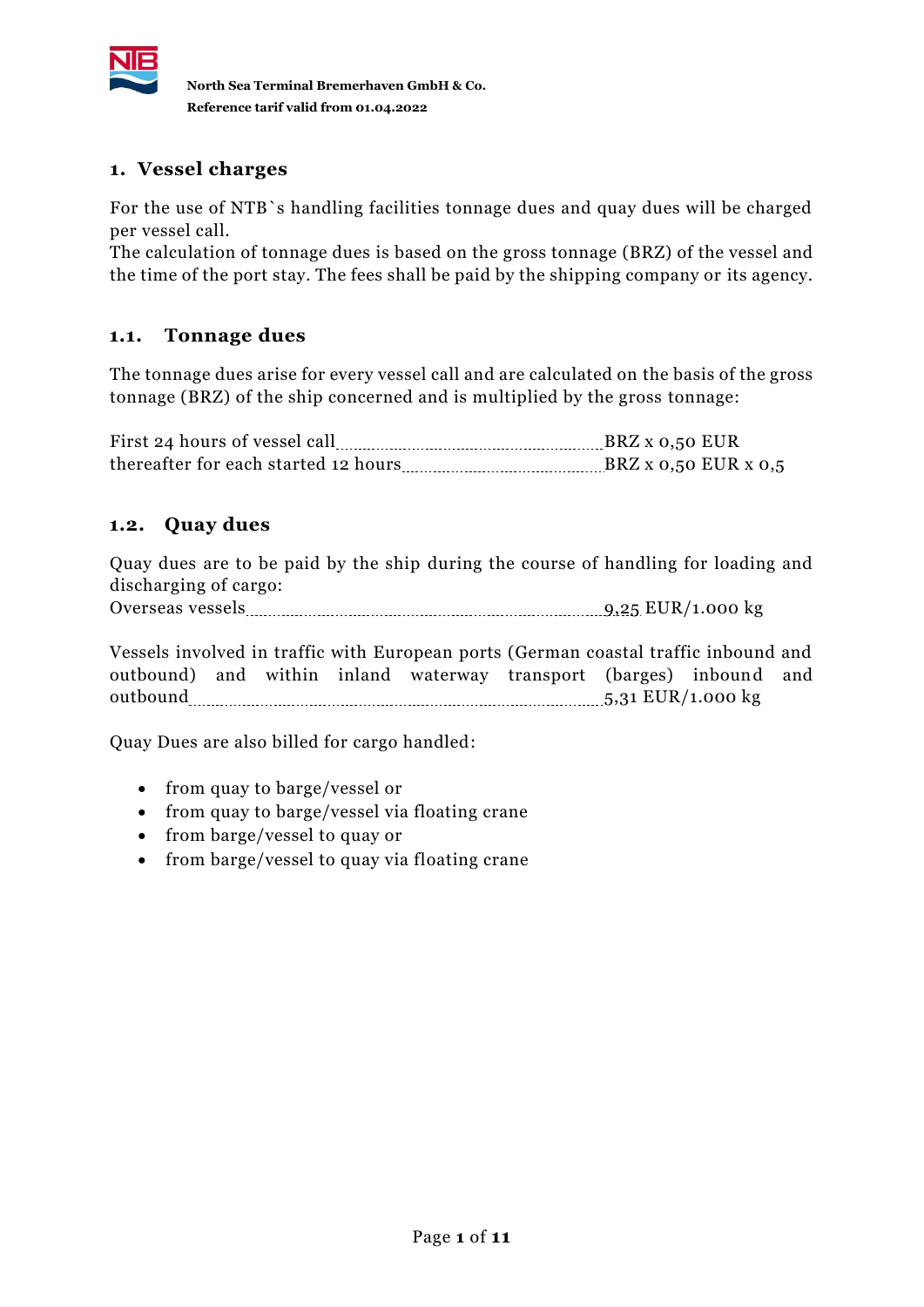

#### <span id="page-3-0"></span>**2. Handling charges**

#### **2.1. Discharge/Loading from/to Deepsea vessel/Feeder vessel and Barges**

| 311,20 EUR/Container   |
|------------------------|
|                        |
| 1.150,00 EUR/Container |
|                        |
| 568,70 EUR/Container   |

All prices plus Security Charge (10. Security Charge).

Non-ISO Container and Out of Gauge (OOG) Container are Container which are not in any respect ISO standard or such ISO-standard Container with over height and/or over length and/or over width.

*\*Handling of OOG-Container – ISO equipment with no overlength (OL), overheight (OH) less than 200 cm, and/or overwidth (OW) less than 30 cm at either side: plus 100 % on rates mentioned above.* 

*Handling of OOG-Container – ISO equipment with no overlength (OL), overheight (OH) more than 200 cm, and/or overwidth (OW) more than 30 cm at either side, or Non-ISO Container: plus 200 % on rates mentioned above.*

*\*\* The billing of bundled flats is based on the available data. This means that if a bundle is uploaded in the system as 4 single flats, 4 moves will be charged accordingly. Only if the shipping company announces the bundle correctly (regarding the numerical combination) in advance, one move will be charged.*

### **2.2. Discharge/Loading of vessel equipment**

|                                             | 382,46 EUR/Double |
|---------------------------------------------|-------------------|
|                                             | Move              |
| 2.2.2. Discharge/Loading of Gear Box Racks  | 385,82 EUR/Move   |
| 2.2.3. Handling of Breakbulk                | upon request      |
| 2.2.4. Discharge/Loading of vessel provison | upon request      |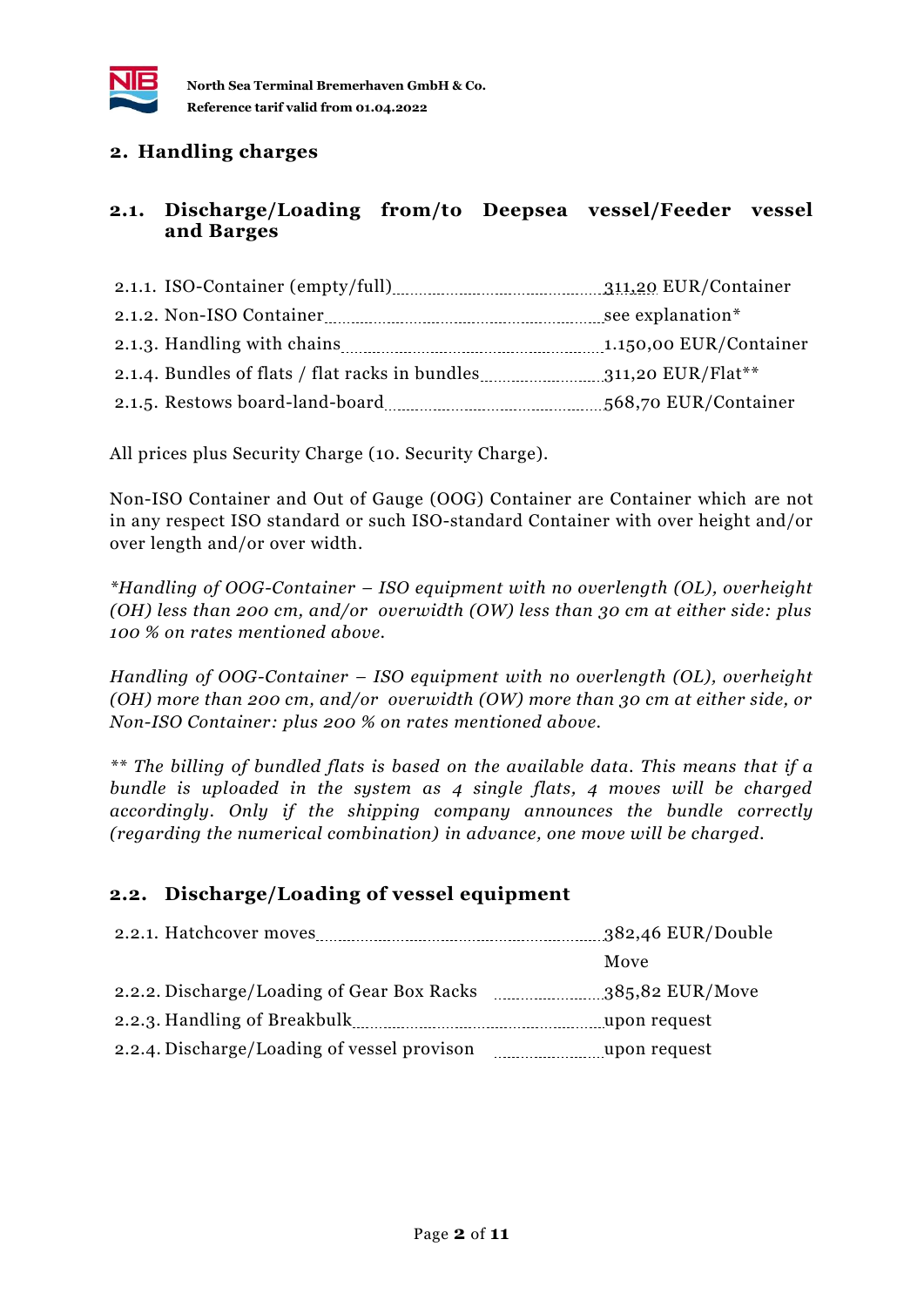

# **2.3. Securing containers on board of Deepsea vessel/Feeder vessel**

| 2.3.4. Lashing/unlashing of Breakbulk from Mafitrailer |             |
|--------------------------------------------------------|-------------|
|                                                        |             |
|                                                        |             |
|                                                        | Hour/Worker |

### **2.4. Overdimensioned cargo**

Charge for using resources for overdimensioned cargo which are received by adjacent port areas:

| 2.4.1. Per lift by documentation via dbh system (organized by customer) |                     |
|-------------------------------------------------------------------------|---------------------|
|                                                                         |                     |
|                                                                         |                     |
| 2.4.2. Per lift by documentation via dbh system (organized by NTB)      |                     |
|                                                                         |                     |
|                                                                         |                     |
|                                                                         | $3.655,59$ EUR/Mast |
|                                                                         |                     |
|                                                                         | Component           |
|                                                                         | 7.311,07 EUR/       |
|                                                                         | Component           |
|                                                                         | 5.482,75 EUR/Plate  |
|                                                                         |                     |
|                                                                         | Component           |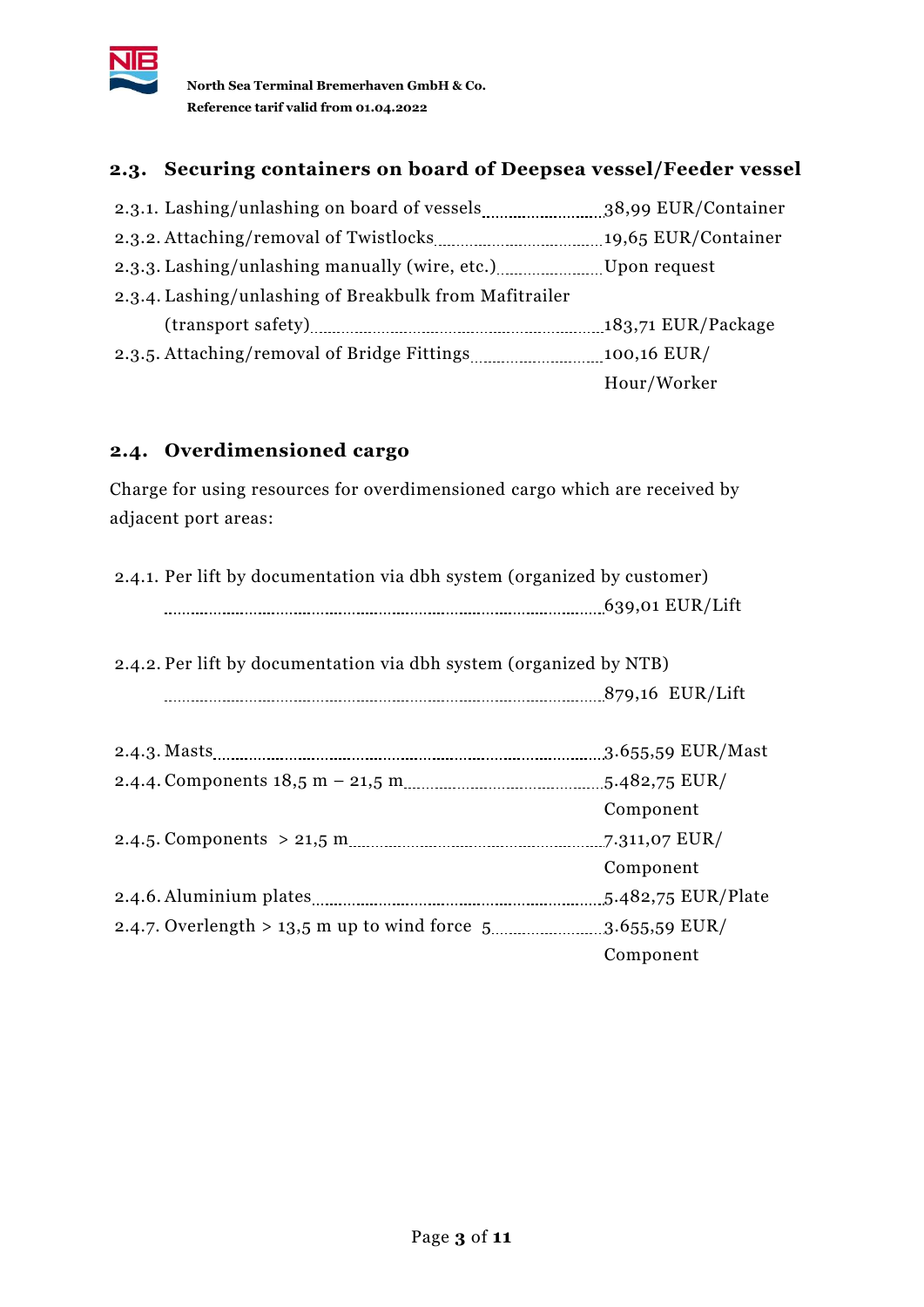

# <span id="page-5-0"></span>**3. Lease of personnel and equipment**

Lease of personnel and equipment for the container handling at North Sea Terminal Bremerhaven:

*\*Disposal costs upon request with regard to the costs of a licensed waste disposal firm.*

The calculation is based on the time requirement. NTB will charge minimal costs of 1/2 hour. Afterwards the default time interval is 1/4 hour.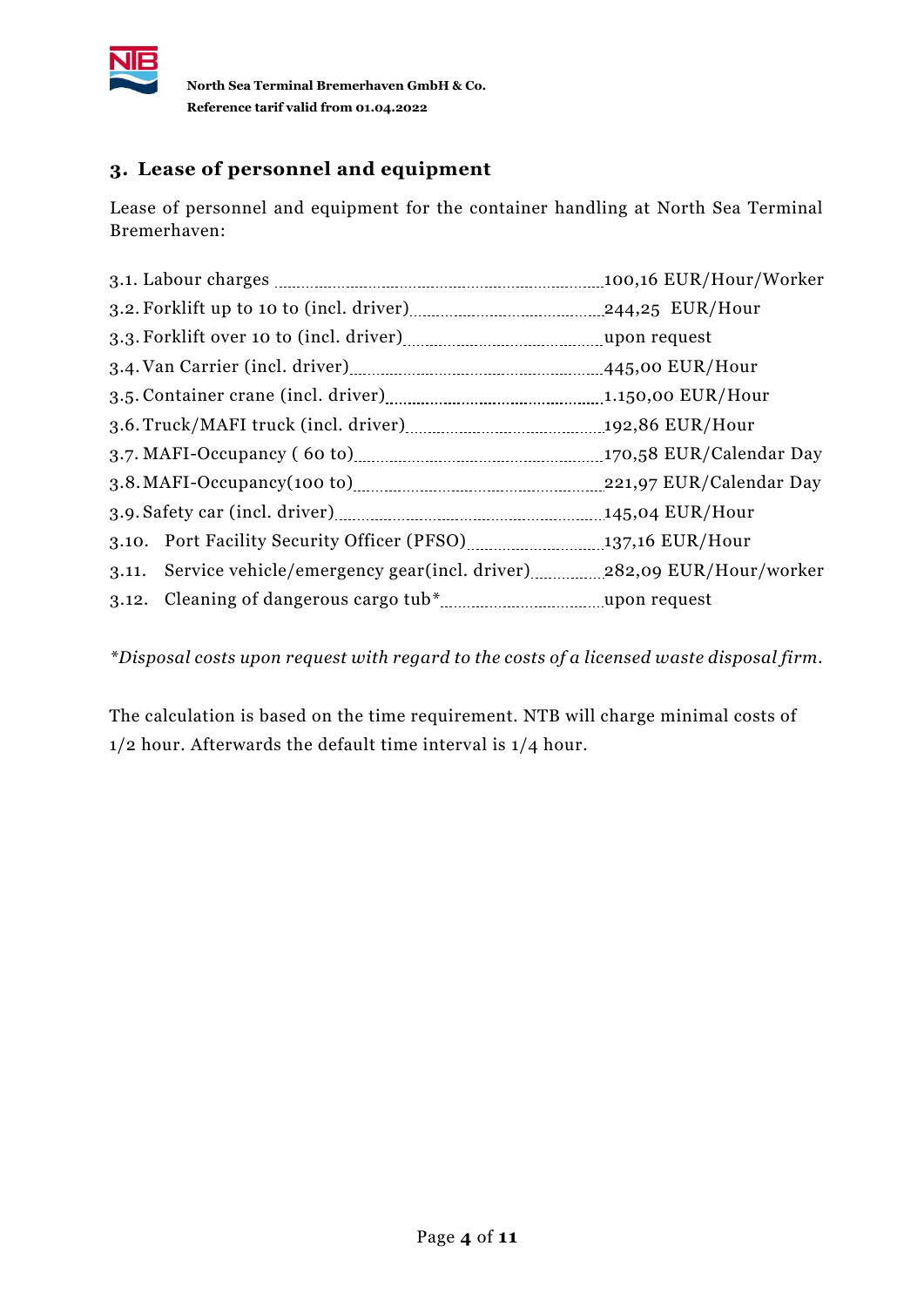

### <span id="page-6-0"></span>**4. Demurrages**

| 4.1. Full container                                             | 20 <sup>6</sup> | 40 <sup>6</sup>                | $45^{\circ}$ |
|-----------------------------------------------------------------|-----------------|--------------------------------|--------------|
| 4.1.1. Import-Container                                         |                 | 42,78 EUR 85,56 EUR 128,34 EUR |              |
| Free storage: 2 calender days                                   |                 |                                |              |
|                                                                 |                 |                                |              |
| Free storage: 4 calender days                                   |                 |                                |              |
| 4.1.3. Transhipment-Container<br>42,78 EUR 85,56 EUR 128,34 EUR |                 |                                |              |
| Free storage: 4 calender days                                   |                 |                                |              |

| 4.2. Empty container              | $20^{\circ}$ | 40 <sup>°</sup>               | $45^{\circ}$ |
|-----------------------------------|--------------|-------------------------------|--------------|
| Empty container (no free storage) |              | 18,60 EUR 37,20 EUR 55,80 EUR |              |

| 4.3. Land-Land container              | $20^{\circ}$ | <b>40'</b> | $45^\circ$                     |
|---------------------------------------|--------------|------------|--------------------------------|
| Land-Land-Container (no free storage) |              |            | 42,78 EUR 85,56 EUR 128,34 EUR |

| 4.4. Dangerous/hazardous goods                                                | $20^{\circ}$ | $40^{\circ}$                     | $45^{\circ}$ |
|-------------------------------------------------------------------------------|--------------|----------------------------------|--------------|
|                                                                               |              | 173,94 EUR 347,88 EUR 521,82 EUR |              |
|                                                                               |              |                                  |              |
| 4.4.3. Temporary storage of leakage containers in a drain pan plus demurrages |              |                                  |              |
|                                                                               |              |                                  |              |
| n ben dammangan and aantalnan mara                                            |              |                                  |              |

plus demurrages and container move

No free storage for dangerous/hazardous goods!

### **General regulations for storage**

**All prices under item 4 are per calender day and container.** 

**Full containers will be charged with the double tariff rate after 5 liable storage days.** 

**Full non-iso containers will be charged with the double tariff rate. No free storage.**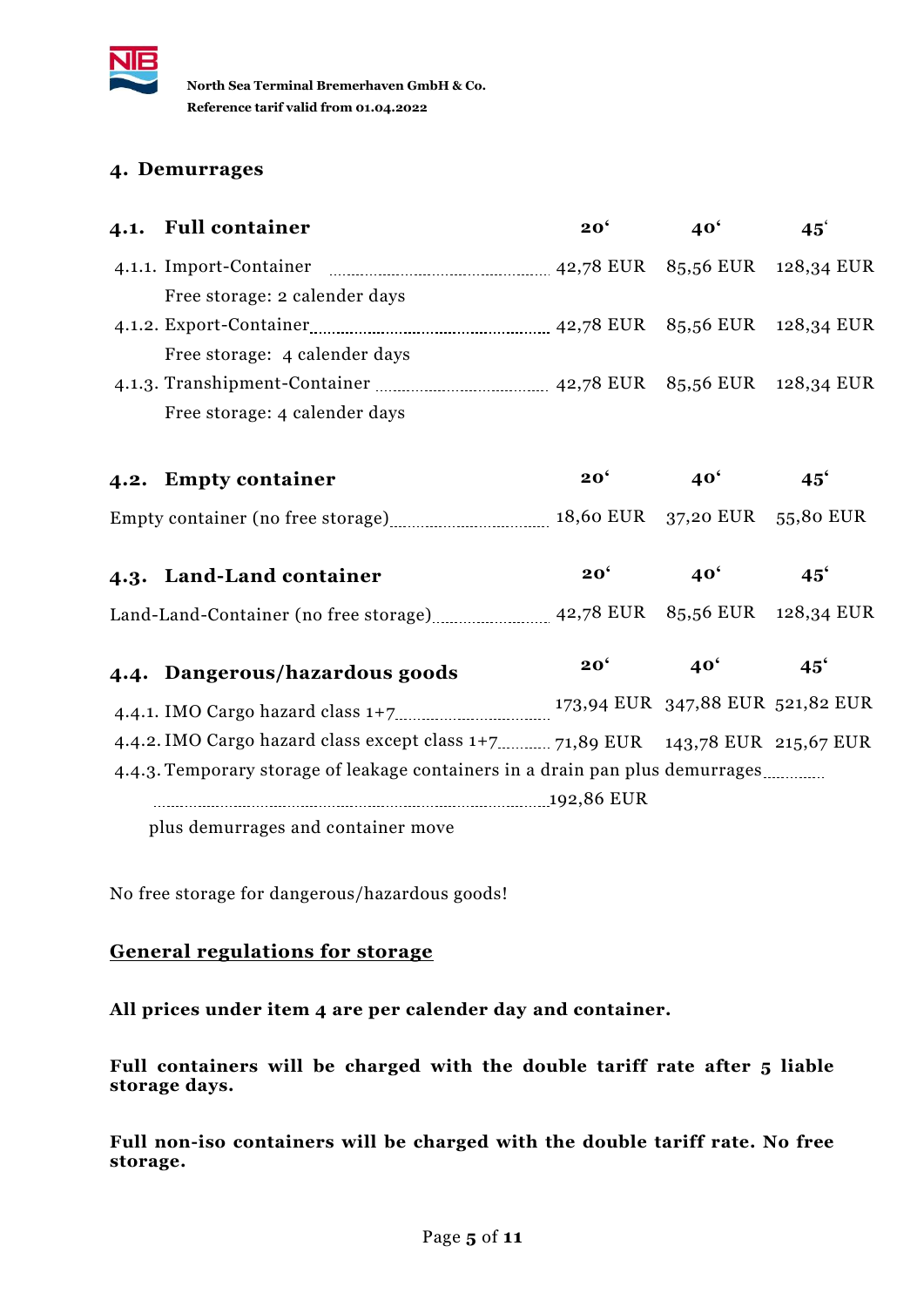

## **4.5. Mobile weather roof (weather protection)**

<span id="page-7-0"></span>Mobile weather roof 163,43 EUR

### **5. Shift differentials/Overtimes**

#### **5.1. Shift differentials**

|                                                       | $3.599,68$ EUR Gang/Shift |  |
|-------------------------------------------------------|---------------------------|--|
| $5.1.2.$ Saturdays 1st + 2nd shift                    | 4.027,43 EUR Gang/ Shift  |  |
| 5.1.3. Saturdays $3rd + 4th$ shift                    | 5.689,06 EUR Gang/Shift   |  |
| 5.1.4. Pre-holidays 1st shift                         | $4.427,86$ EUR Gang/Shift |  |
| 5.1.5. Sundays and holidays $1st + 2nd \text{ shift}$ | $4.427,86$ EUR Gang/Shift |  |
| 5.1.6. Sundays and holidays 3rd + 4th shift           | 6.019,08 EUR Gang/Shift   |  |

### **5.2. Shift differentials for dispatch rail**

|                                             | 16,19 EUR/Container |
|---------------------------------------------|---------------------|
| 5.2.2. Saturdays 2nd and 3rd shift          | 16,19 EUR/Container |
| 5.2.3. Sundays and holidays 1st - 4th shift | 16,19 EUR/Container |

### **5.3. Overtimes**

Overtime is all working time over and above a normal shift (per subsequent hour).

|                                                                      | 599,07 EUR Gang/Hour     |
|----------------------------------------------------------------------|--------------------------|
|                                                                      |                          |
|                                                                      |                          |
|                                                                      | 1.060,46EUR Gang/Hour    |
|                                                                      | $1.331,62$ EUR Gang/Hour |
|                                                                      |                          |
| 5.3.7. Sundays and holidays 1st and 2nd shift 1.331,62 EUR Gang/Hour |                          |
|                                                                      |                          |
|                                                                      |                          |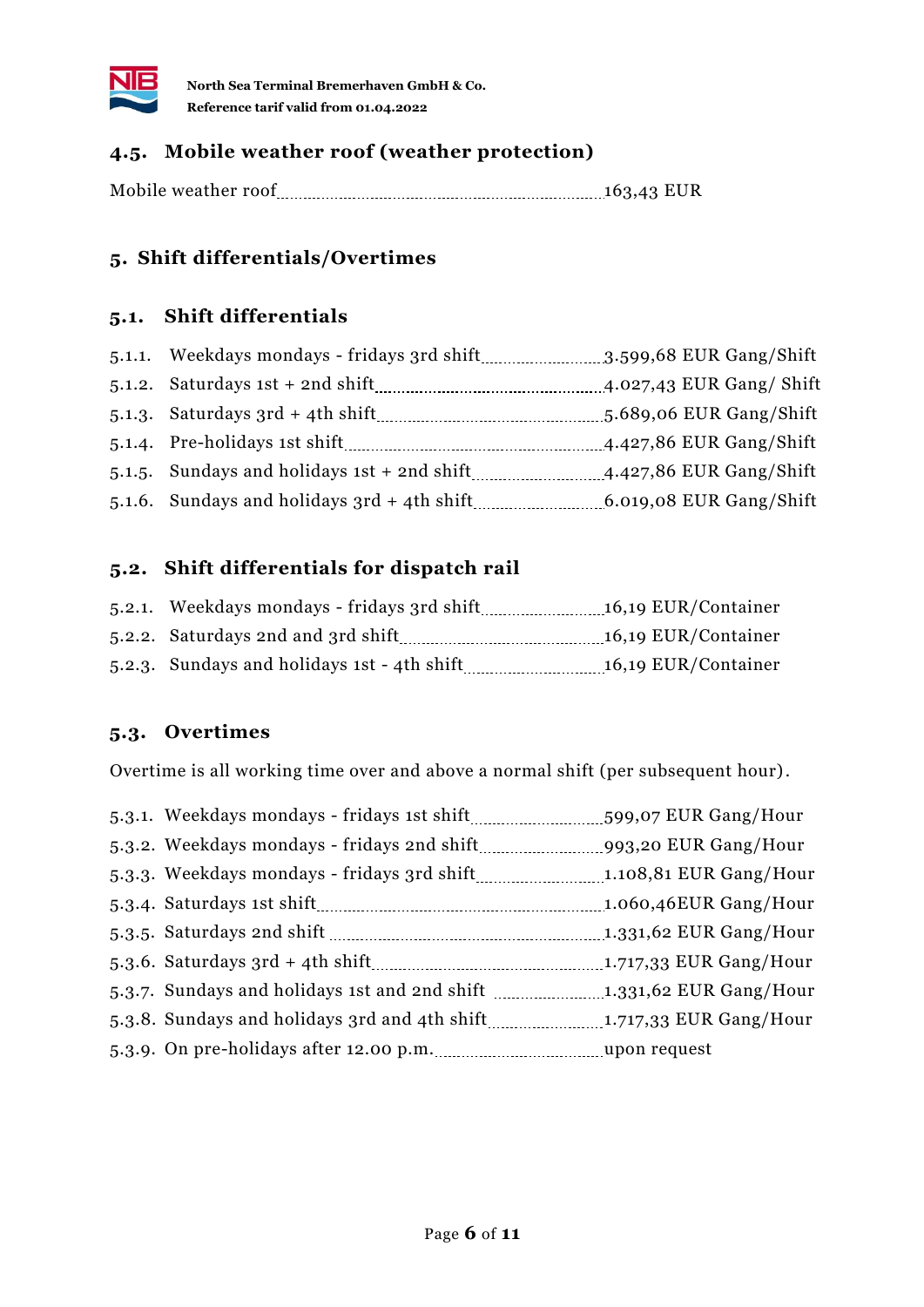

# **5.4. Waiting time**

If an ordered shift is cancelled due to rain, storm, other weather conditions, delayed arrival of the vessel, late arrival of Container/cargo, etc. either completely or in part, the time not worked will be charged to the vessel as waiting time.

NTB will charge the lease of equipment (see item 3.). In addition wage agreements as valid from time to time for dock staff working in German ports specify that charges for waiting time shall be calculated by shift:

<span id="page-8-0"></span>Waiting time 100,16 EUR/Hour/Worker

# **6. Receipt and delivery of container**

### **6.1. Container receipt and container delivery**

|                                                                        | see explanation* |  |
|------------------------------------------------------------------------|------------------|--|
| 6.1.3. Container receipt and delivery landside (house-house-container) |                  |  |
|                                                                        |                  |  |
|                                                                        |                  |  |
| (Minimum: $0,5$ hours)                                                 |                  |  |

Non-ISO Container and Out of Gauge (OOG) Container are Container which are not in any respect ISO standard or such ISO-standard Container with over height and/or over length and/or over width.

*\*Handling of OOG-Container – ISO equipment with no overlength (OL), overheight (OH) less than 200 cm, and/or overwidth (OW) less than 30 cm at either side: plus 100 % on rates mentioned above.* 

*Handling of OOG-Container – ISO equipment with no overlength (OL), overheight (OH) more than 200 cm, and/or overwidth (OW) more than 30 cm at either side, or NON-ISO Container: plus 200 % on rates mentioned above.* 

*In case of handling with chains: plus 300 % on rates mentioned above.*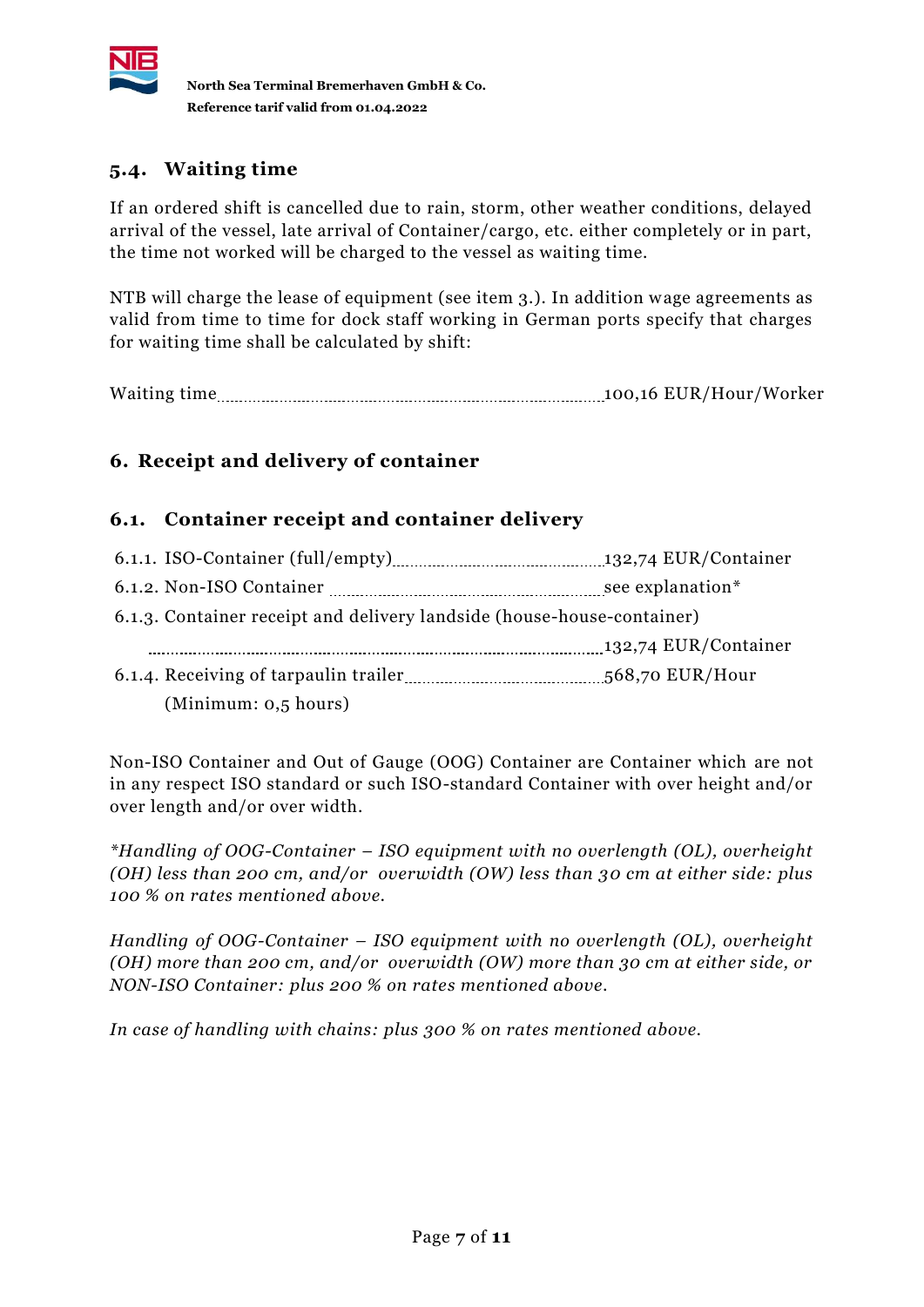

## **6.2. Receipt and delivery of IMO-Container**

6.2.1. Hazardous cargo surcharge (without IMO-classes 1+7) 78,93 EUR/Container 6.2.2. Hazardous cargo surcharge (IMO classes 1+7) 167,21 EUR/Container

### **6.3. Personal identification and Interchange**

| 6.3.1. Personal identification card for truck drivers | 14,50 EUR/Card      |
|-------------------------------------------------------|---------------------|
| (one-time)                                            |                     |
| 6.3.2. Issuing of interchange                         | 64,22 EUR/Container |

### <span id="page-9-0"></span>**7. Reefer Service**

#### **7.1. Refrigeration and temperature maintenance of Container**

| 7.1.1. Refrigeration at Terminal (on/off, electricity) [153,45 EUR/Container |                              |
|------------------------------------------------------------------------------|------------------------------|
|                                                                              | for 24 hours or part thereof |
| 7.1.2. Changing of reefer discs                                              | 64,22 EUR/Container          |
| 7.1.3. Change of setting of reefer units                                     | 64,22 EUR/Container          |

## <span id="page-9-1"></span>**8. Yard/Terminal moves**

| 8.1.1. Terminal transport/move* |  |  |
|---------------------------------|--|--|
|---------------------------------|--|--|

*\* Since 1st of January 2019 ITT-Moves are solely charged to the box operator.*

| 8.1.3. Van carrier move for customs X-Ray inspection (onside)                       |                 |
|-------------------------------------------------------------------------------------|-----------------|
|                                                                                     |                 |
| 8.1.4. Van carrier move for veterinary inspection/external customs X-Ray inspection |                 |
|                                                                                     | 106,20 EUR/Move |
| 8.1.5. Terminal move due to an instruction or status change and incorrect/          |                 |
|                                                                                     |                 |
|                                                                                     |                 |
| 8.1.7. Stowing of empty containers out of the blockstow132.74 EUR/Move              |                 |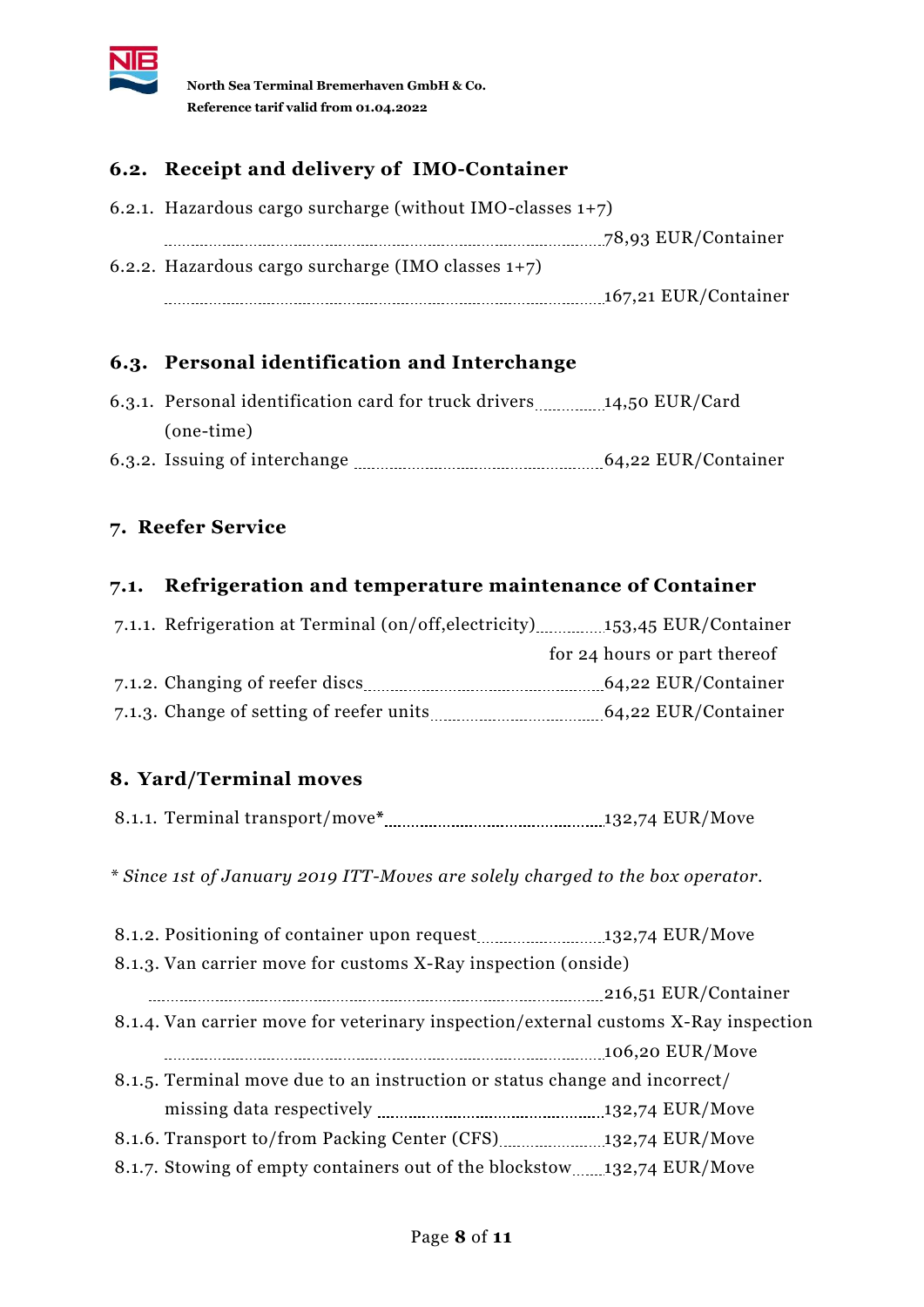

### <span id="page-10-0"></span>**9. Special services**

### **9.1. Labelling/Removal**

| Label material has to be provided by the customer |  |
|---------------------------------------------------|--|
|                                                   |  |
| (If customer does not provide it)                 |  |
|                                                   |  |
| 145,04 EUR/Hour/                                  |  |
| (Minimum: 0.5 hours)<br>Worker                    |  |

## **9.2. Sealing**

|                                                                            | 2,52 EUR/Seal     |
|----------------------------------------------------------------------------|-------------------|
|                                                                            | $132,74$ EUR/Move |
|                                                                            |                   |
| (Minimum: 0.5 hours)                                                       | Worker            |
| 9.2.5. Securing of doors by forkseal for railcontainer 33,13 EUR/Container |                   |

#### **9.3. Locking of door bars of containers in connection with rail dispatch**

| 9.3.2. Van Carrier-Move |  |
|-------------------------|--|

### **9.4. Weighing of Containers (VGM/SOLAS)**

| 9.4.1. Van Carrier-Move       |  |
|-------------------------------|--|
| 9.4.2. Weighing of Containers |  |

*\*2 VC Moves necessary – ISO Containers only – Service dependent on available capacity – Confirmation of Terminal required in advance.*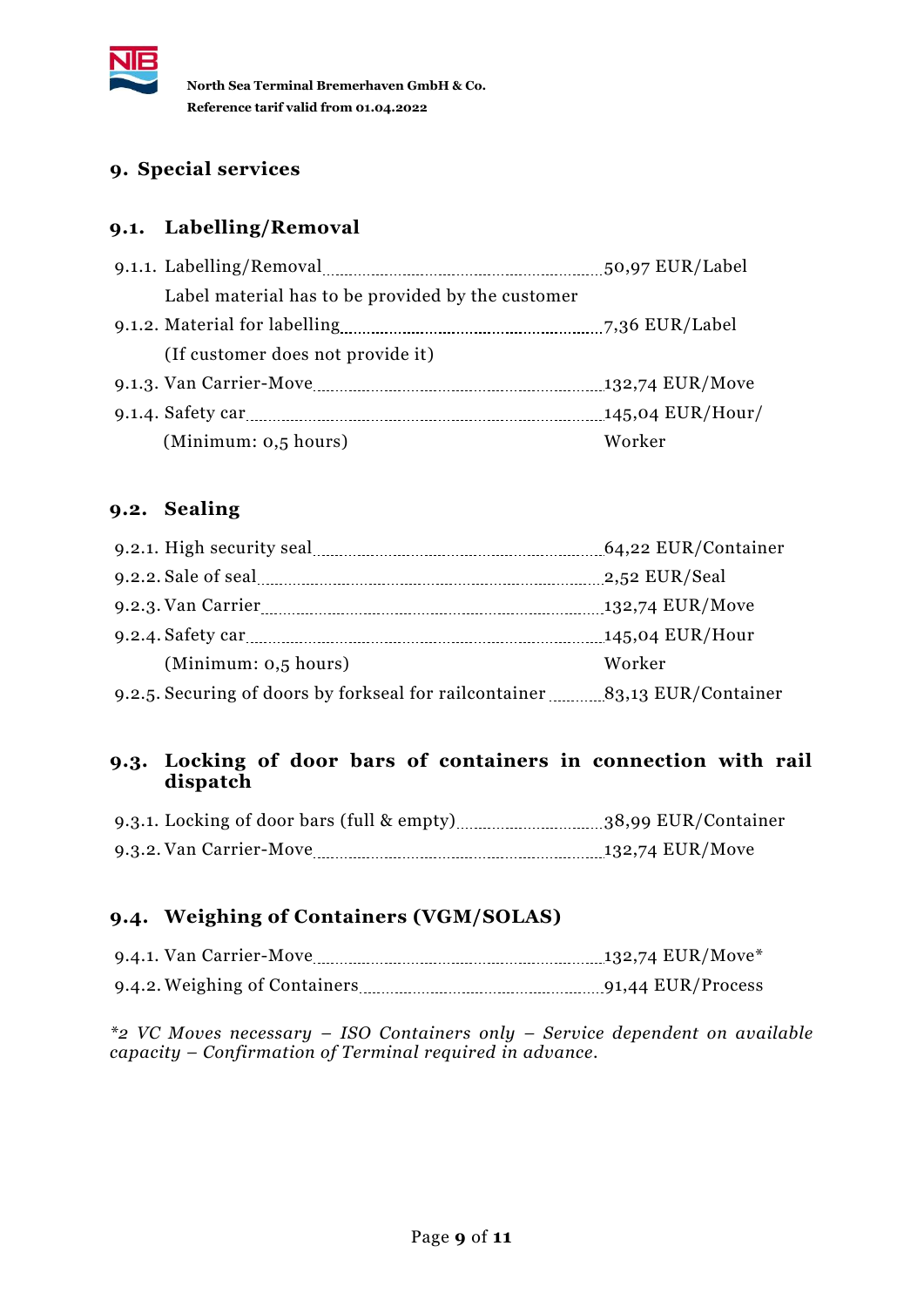

### **9.5. Services on Flats**

| 9.5.1. Put up flats      |  |
|--------------------------|--|
| $9.5.2$ . Check-up flats |  |

# **9.6. Optical Documentation**

| Foto documentation and electronic mail on request of customer (incl. Safety car) |                                           |
|----------------------------------------------------------------------------------|-------------------------------------------|
|                                                                                  | 121,92 $\mathcal{C}/\mathcal{C}$ ontainer |
|                                                                                  | Plus Container move                       |

### **9.7. Surveillance of Containers\***

| <b>Surveillance of Containers</b> | 182,87 EUR/Container/ |
|-----------------------------------|-----------------------|
|                                   | Calendar day          |

*\* Fee is charged for Containers IMDG 1 (except 1.3 and 1.4) and IMDG 7 as well as on request.*

### **9.8. Manual Data Entry**

Entry of Orders/Data that have not been received by EDI and required manual data entry 2000 entry 2000 entry 2000 entry 2000 entry 2000 entry 2000 entry 2000 entry 2000 entry 2000 entry 2000 entry 2000 entry 2000 entry 2000 entry 2000 entry 2000 entry 2000 entry 2000 entry 2000 entry 2000 entry 2000 en

#### <span id="page-11-0"></span>**10. Security Charge**

Security charge applicable for all full/empty containers loaded/discharged.

Security charge 20,28 EUR/Container